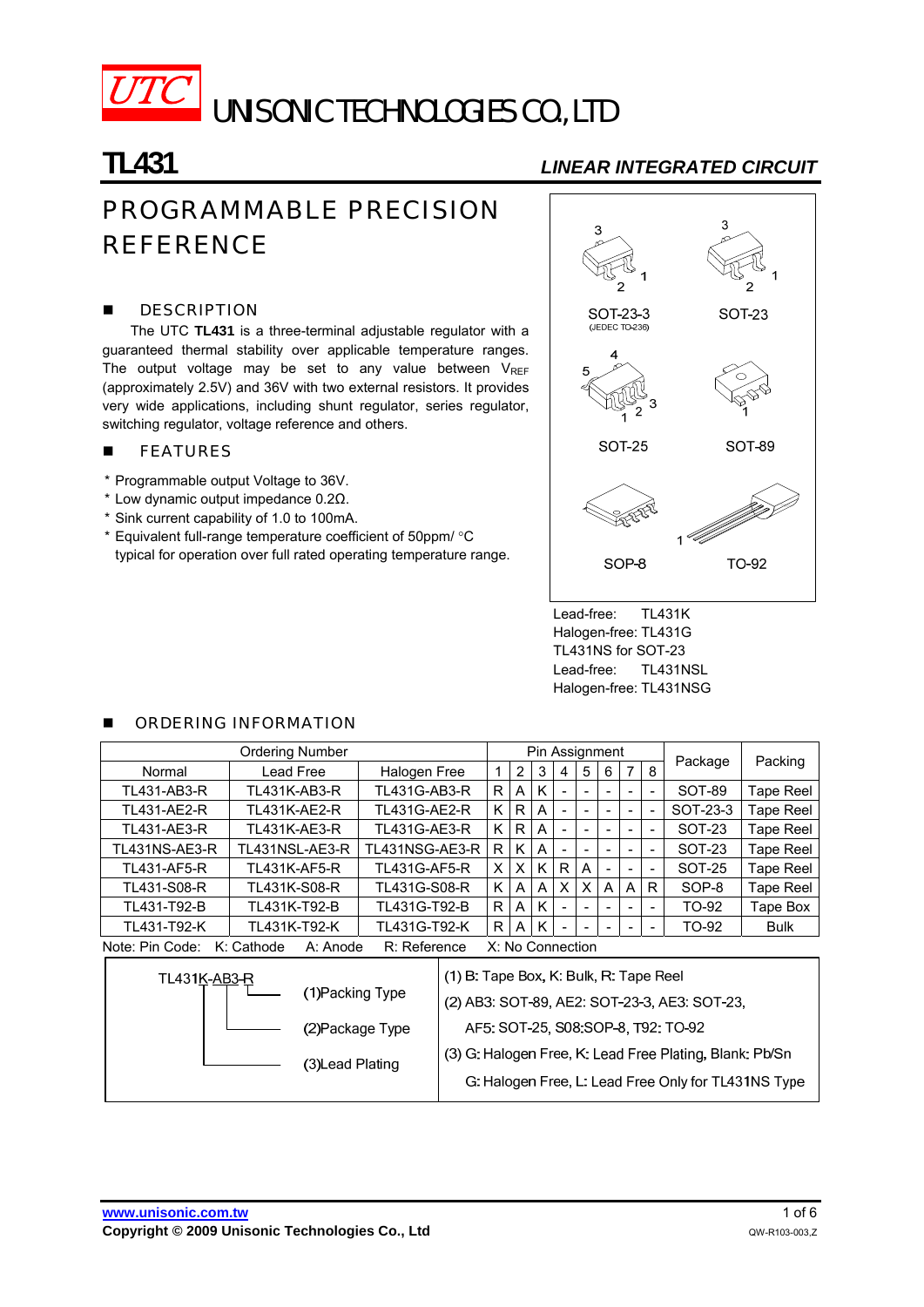# **TL431** *LINEAR INTEGRATED CIRCUIT*

# **MARKING**



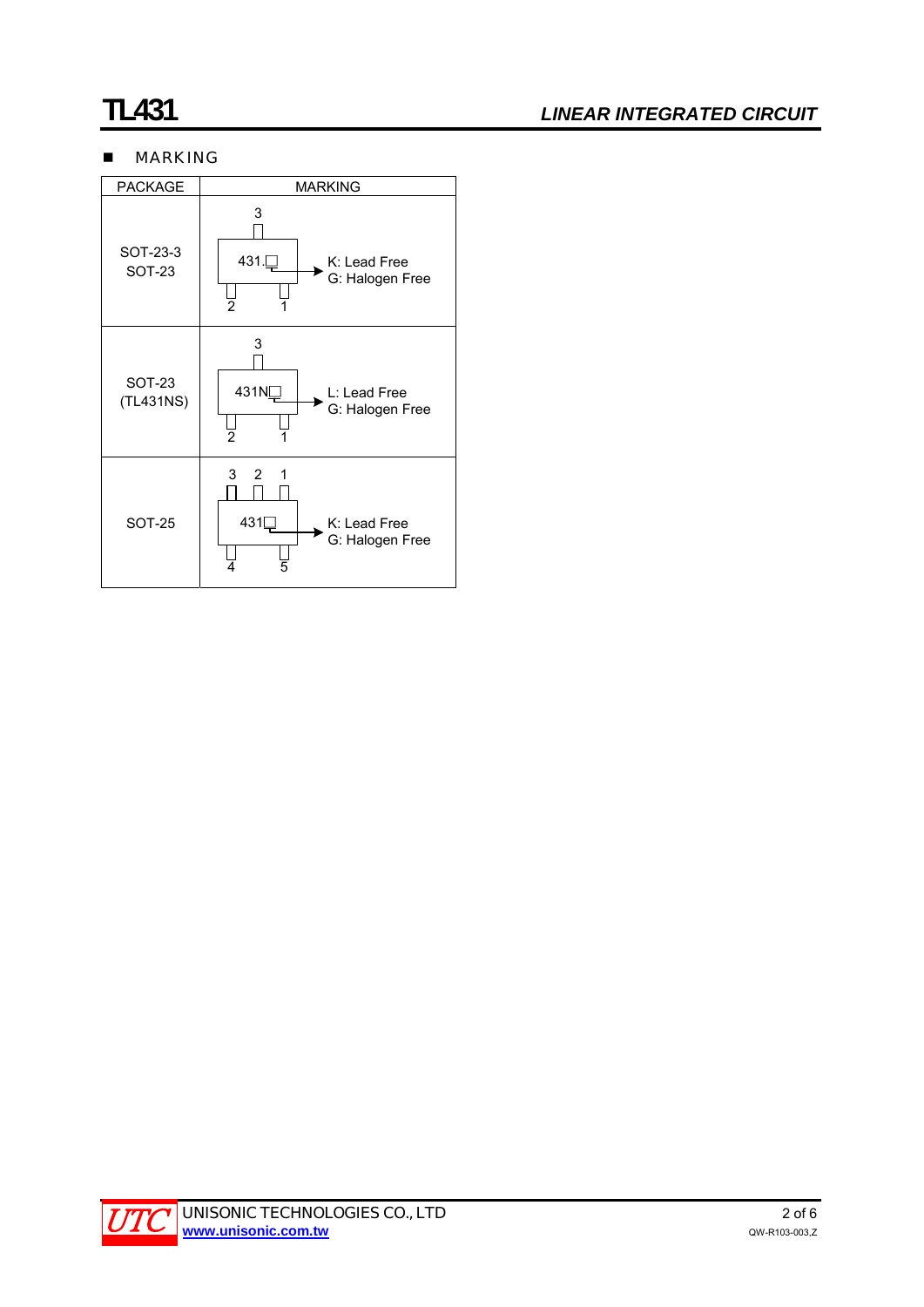# BLOCK DIAGRAM



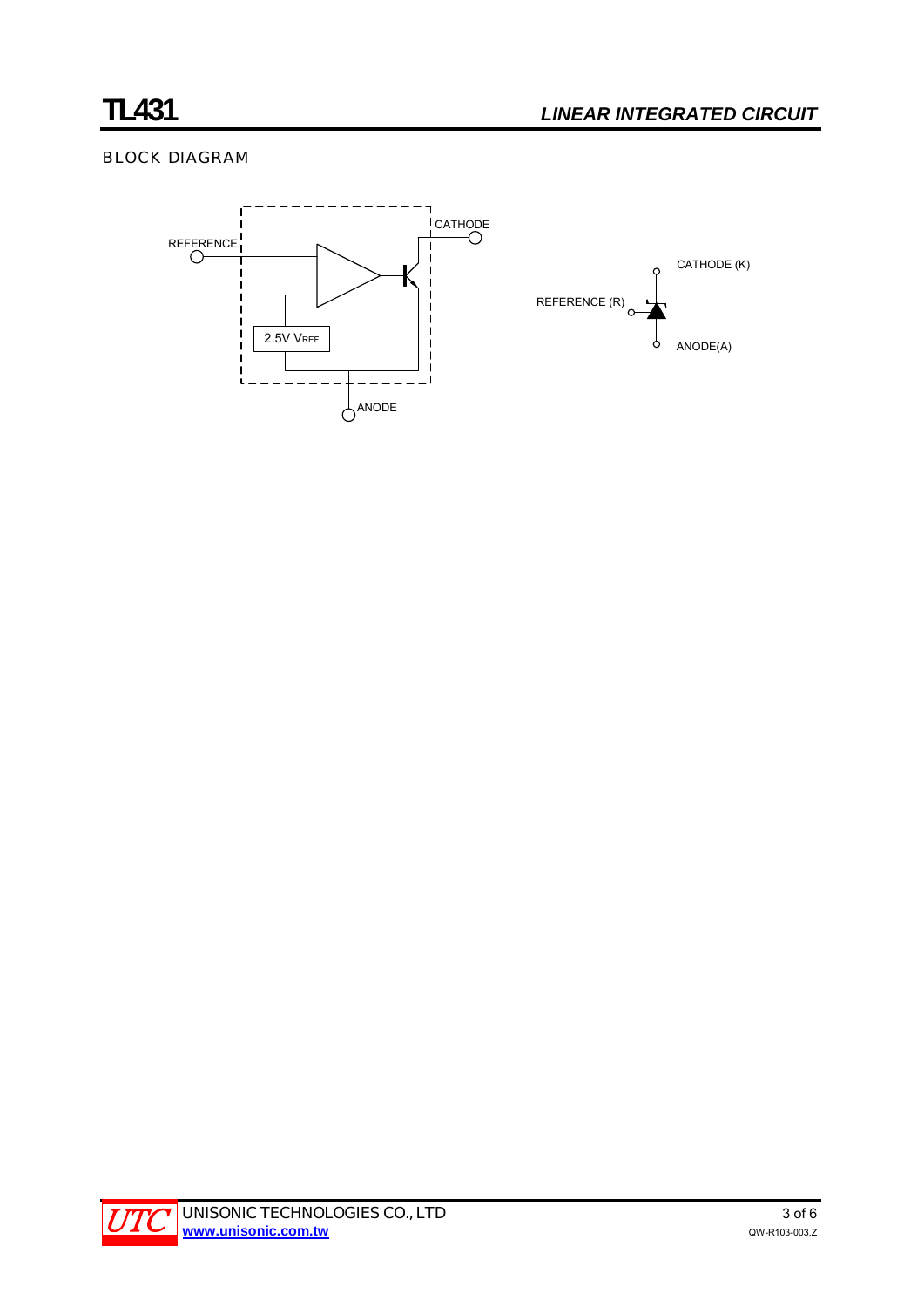#### **ABSOLUTE MAXIMUM RATINGS** (Operating temperature range applies unless otherwise specified)

| <b>PARAMETER</b>                  |                        | <b>SYMBOL</b>             | <b>RATINGS</b> | <b>UNIT</b> |
|-----------------------------------|------------------------|---------------------------|----------------|-------------|
| Cathode Voltage                   |                        | V <sub>KA</sub>           | 37             |             |
| Cathode Current Range(Continuous) |                        | <b>I</b> KA               | $-100 - +150$  | mA          |
| Reference Input Current Range     |                        | <b>IREF</b>               | $-0.05 - +10$  | mA          |
| Power Dissipation                 | TO-92                  |                           | 770            | mW          |
|                                   | SOT-89                 | $P_D$                     | 800            | mW          |
|                                   | SOT-23/SOT-23-3/SOT-25 |                           | 300            | mW          |
| <b>Operating Junction</b>         |                        | Tı                        | $+150$         | $^{\circ}C$ |
| <b>Operating Ambient</b>          |                        | Topr                      | $-40 - +85$    | $^{\circ}C$ |
| Storage Temperature               |                        | $\mathsf{T}_{\text{STG}}$ | $-65 - +150$   | °C          |

Note: Absolute maximum ratings are those values beyond which the device could be permanently damaged Absolute maximum ratings are stress ratings only and functional device operation is not implied.

#### **RECOMMENDED OPERATING CONDITIONS**

| <b>PARAMETER</b> | <b>SYMBOL</b> | MIN         | TVD | <b>MAX</b> | UNIT |
|------------------|---------------|-------------|-----|------------|------|
| Cathode Voltage  | <b>VKA</b>    | <b>VREF</b> |     | 36         |      |
| Cathode Current  | IKA           |             |     | 100        | mA   |

#### **ELECTRICAL CHARACTERISTICS** ( $T_c$ = 25 $^{\circ}$ C, unless otherwise specified.)

| <b>PARAMETER</b>                                                           | <b>SYMBOL</b>      | <b>TEST CONDITIONS</b>                                                                                |                                       | <b>MIN</b> | <b>TYP</b>        | <b>MAX</b> | <b>UNIT</b> |
|----------------------------------------------------------------------------|--------------------|-------------------------------------------------------------------------------------------------------|---------------------------------------|------------|-------------------|------------|-------------|
| Reference Input Voltage                                                    | $V_{REF}$          | $V_{KA} = V_{REF}$ , $I_{KA} = 10$ mA                                                                 |                                       |            | 2.470 2.495 2.520 |            | v           |
| Deviation of reference Input Voltage Over<br>temperature                   | <b>AVREF</b><br>ΔT | $V_{KA} = V_{REF}$ , $I_{KA} = 10$ mA<br>l0°C ≤Ta≤70°C                                                |                                       |            | 4.5               | 17         | mV          |
| Ratio of Change in Reference Input                                         | <b>AVREF</b>       |                                                                                                       | $\Delta V_{KA}$ =10V~V <sub>REF</sub> |            | $-1.0$            | $-2.7$     | mV/V        |
| Voltage to the Change in Cathode Voltage                                   | <b>AVKA</b>        | $I_{KA} = 10mA$                                                                                       | $\Delta V_{KA} = 36V \sim 10V$        |            | $-0.5$            | $-2.0$     | mV/V        |
| Reference Input Current                                                    | <b>IREF</b>        | $ I_{KA}=10mA, R1=10k\Omega, R2=\infty$                                                               |                                       | 1.5        | 4                 | μA         |             |
| Deviation of Reference Input Current Over<br><b>Full Temperature Range</b> | <b>AIREF</b><br>ΔT | $ I_{KA}=10mA, R1=10k\Omega, R2=\infty$<br>Ta =full Temperature                                       |                                       | 0.4        | 1.2               | μA         |             |
| Minimum Cathode Current for Regulation                                     | <b>KA(MIN)</b>     | $V_{KA} = V_{REF}$                                                                                    |                                       | 0.19       | 0.5               | mA         |             |
| <b>IOff-State Cathode Current</b>                                          | KA(OFF)            | $V_{KA} = 36V$ , $V_{RFF} = 0$                                                                        |                                       |            | 0.05              | 1.0        | μA          |
| Dynamic Impedance                                                          | Z <sub>KA</sub>    | V <sub>KA</sub> =V <sub>REF</sub> , I <sub>KA</sub> =1 to 100mA<br>$\mathsf{If} \leq 1.0\mathsf{kHz}$ |                                       |            | 0.15              | 0.5        | Ω           |

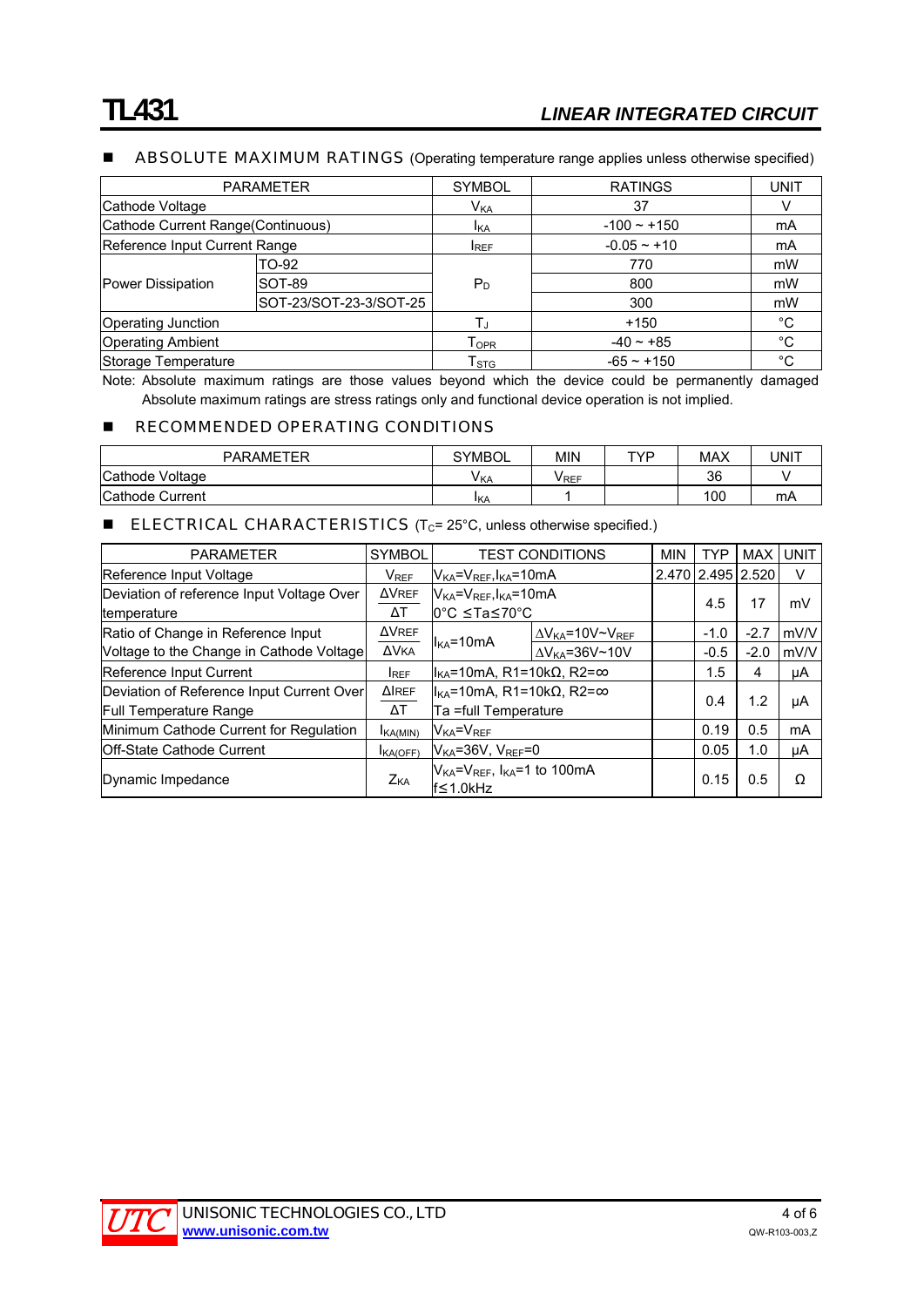Cathode Current vs. Cathode Voltage

## **TYPICAL CHARACTERISTICS**